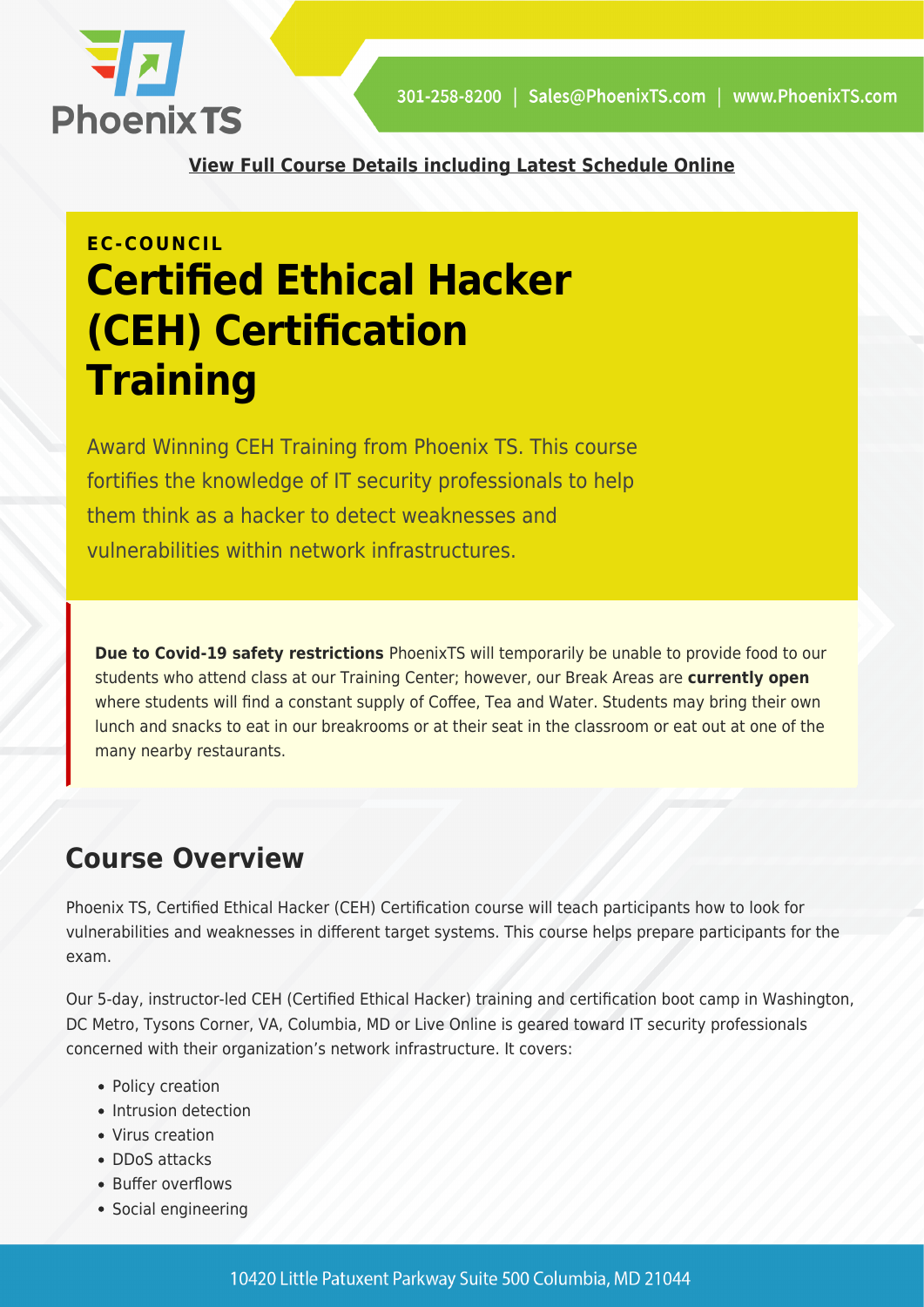

This course will fully prepare you for the [CEH Certification exam.](https://phoenixts.com/2017/08/25/what-is-ceh-certification/)

Before taking this course, you should have at least two years of IT security work experience and a strong knowledge of TCP/IP and how to implement them. Though not required, it is also recommended that you have the [CompTIA Security+ Certification](https://phoenixts.com/training-courses/comptia-security-plus-certification-training/).

# **Schedule**

| <b>DATE</b>                                        | <b>LOCATION</b>                         |                   |
|----------------------------------------------------|-----------------------------------------|-------------------|
| $7/11/22 - 7/15/22$ (5 days)<br>8:30AM - 4:30PM    | <b>Tysons Corner, VA</b><br>Open        | Contact Us        |
| $7/11/22 - 7/15/22$ (5 days)<br>8:30AM - 4:30PM    | <b>Live Online</b><br>Open              | Contact Us        |
| $7/18/22 - 7/22/22$ (5 days)<br>8:30AM - 4:30PM    | <b>Live Online</b><br>Guaranteed to run | Contact Us        |
| 7/18/22 - 7/22/22 (5 days)<br>8:30AM - 4:30PM      | Columbia, MD<br>Open                    | Contact Us        |
| $8/15/22 - 8/19/22$ (5 days)<br>8:30AM - 4:30PM    | <b>Tysons Corner, VA</b><br>Open        | Contact Us        |
| $8/16/22 - 9/15/22$ (10 days)<br>$5:00PM - 9:00PM$ | <b>Live Online</b><br>Open              | Contact Us        |
| $8/22/22 - 8/26/22$ (5 days)<br>8:30AM - 4:30PM    | <b>Live Online</b><br>Open              | Contact Us        |
| 8/22/22 - 8/26/22 (5 days)<br>8:30AM - 4:30PM      | <b>Columbia, MD</b><br>Open             | Contact Us        |
| $9/12/22 - 9/16/22$ (5 days)<br>8:30AM - 4:30PM    | <b>Tysons Corner, VA</b><br>Open        | Contact Us        |
| $9/19/22 - 9/23/22$ (5 days)<br>8:30AM - 4:30PM    | <b>Live Online</b><br>Open              | <b>Contact Us</b> |
| $9/19/22 - 9/23/22$ (5 days)<br>8:30AM - 4:30PM    | <b>Columbia, MD</b><br>Open             | <b>Contact Us</b> |
| 10/10/22 - 10/14/22 (5 days)<br>8:30AM - 4:30PM    | <b>Tysons Corner, VA</b><br>Open        | <b>Contact Us</b> |
| 10/17/22 - 10/21/22 (5 days)<br>8:30AM - 4:30PM    | <b>Live Online</b><br><b>Open</b>       | Contact Us        |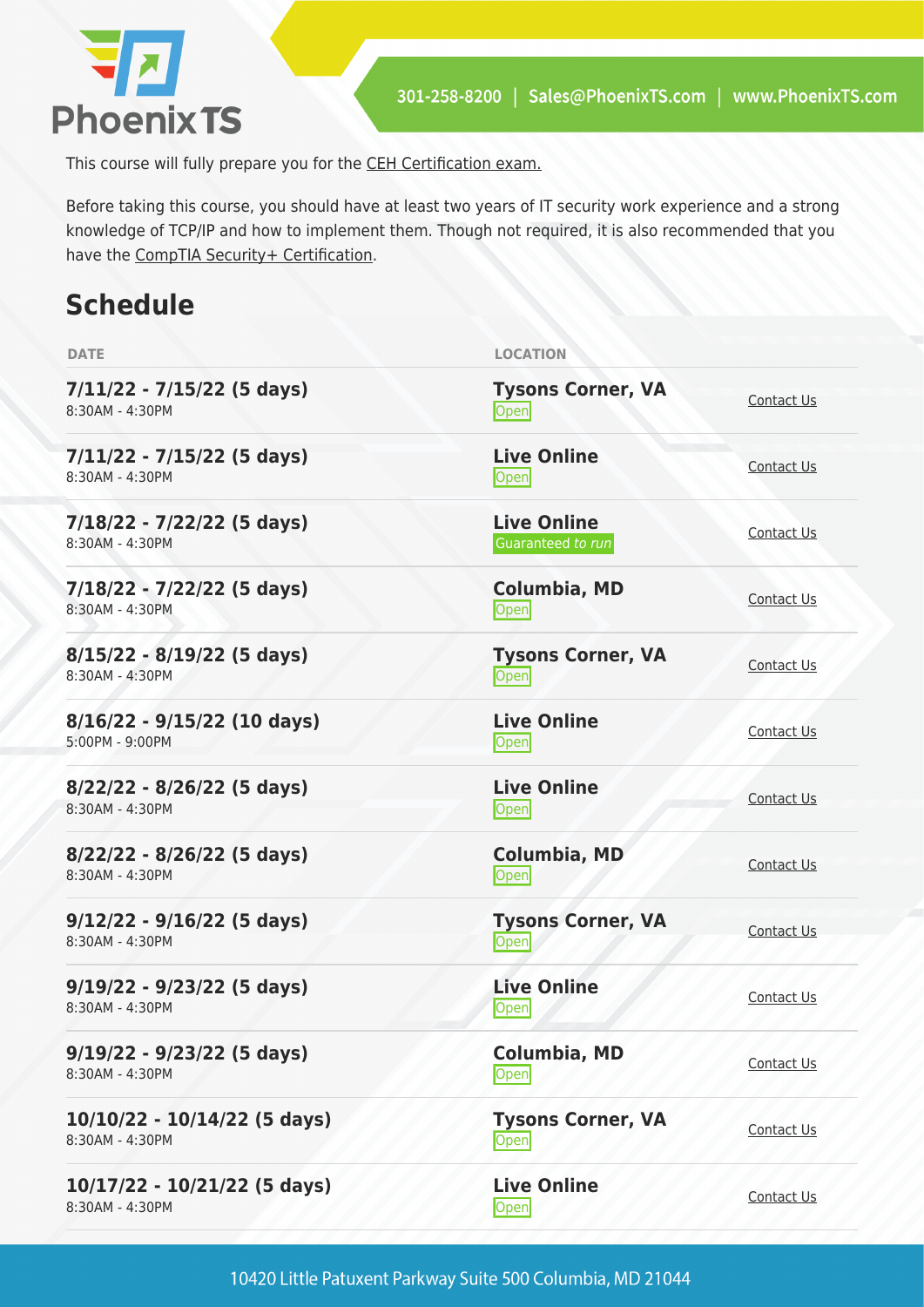

301-258-8200 | Sales@PhoenixTS.com | www.PhoenixTS.com

| <b>DATE</b>                                      | <b>LOCATION</b>                    |                   |
|--------------------------------------------------|------------------------------------|-------------------|
| 10/17/22 - 10/21/22 (5 days)<br>8:30AM - 4:30PM  | <b>Columbia, MD</b><br><b>Open</b> | Contact Us        |
| 10/31/22 - 11/04/22 (5 days)<br>8:30AM - 4:30PM  | <b>Tysons Corner, VA</b><br>Open   | Contact Us        |
| 11/07/22 - 12/07/22 (10 days)<br>5:00PM - 9:00PM | <b>Live Online</b><br><b>Open</b>  | Contact Us        |
| 11/14/22 - 11/18/22 (5 days)<br>8:30AM - 4:30PM  | <b>Live Online</b><br>Open         | Contact Us        |
| 11/14/22 - 11/18/22 (5 days)<br>8:30AM - 4:30PM  | <b>Columbia, MD</b><br>Open        | Contact Us        |
| 12/05/22 - 12/09/22 (5 days)<br>8:30AM - 4:30PM  | <b>Tysons Corner, VA</b><br>Open   | Contact Us        |
| 12/12/22 - 12/16/22 (5 days)<br>8:30AM - 4:30PM  | <b>Live Online</b><br>Open         | <b>Contact Us</b> |
| 12/12/22 - 12/16/22 (5 days)<br>8:30AM - 4:30PM  | Columbia, MD<br>Open               | <b>Contact Us</b> |
| $1/09/23 - 1/13/23$ (5 days)<br>8:30AM - 4:30PM  | <b>Tysons Corner, VA</b><br>Open   | Contact Us        |
| $1/23/23 - 1/27/23$ (5 days)<br>8:30AM - 4:30PM  | <b>Live Online</b><br><b>Open</b>  | Contact Us        |
| $1/23/23 - 1/27/23$ (5 days)<br>8:30AM - 4:30PM  | <b>Columbia, MD</b><br>Open        | Contact Us        |
| $2/06/23 - 2/06/23$ (5 days)<br>8:30AM - 4:30PM  | <b>Tysons Corner, VA</b><br>Open   | Contact Us        |
| 2/13/23 - 2/17/23 (5 days)<br>8:30AM - 4:30PM    | <b>Live Online</b><br>Open         | Contact Us        |
| 2/13/23 - 2/17/23 (5 days)<br>8:30AM - 4:30PM    | Columbia, MD<br>Open               | Contact Us        |
| 3/06/23 - 3/10/23 (5 days)<br>8:30AM - 4:30PM    | <b>Tysons Corner, VA</b><br>Open   | Contact Us        |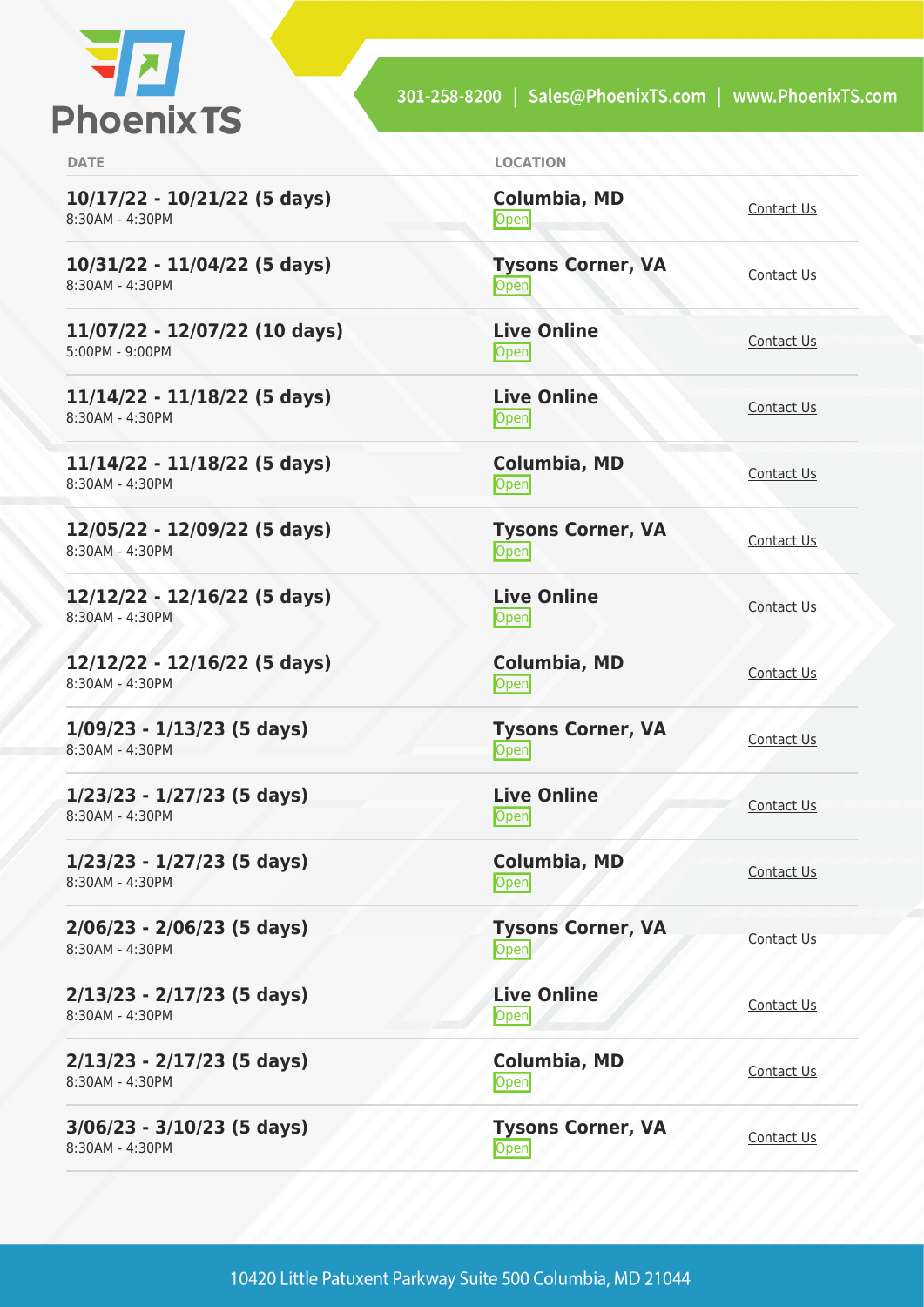

301-258-8200 | Sales@PhoenixTS.com | www.PhoenixTS.com

**3/13/23 - 3/17/23 (5 days)** 8:30AM - 4:30PM

**3/13/23 - 3/17/23 (5 days)** 8:30AM - 4:30PM

**4/03/23 - 4/07/23 (5 days)** 8:30AM - 4:30PM

**4/10/23 - 4/14/23 (5 days)** 8:30AM - 4:30PM

**4/10/23 - 4/14/23 (5 days)** 8:30AM - 4:30PM

**5/08/23 - 5/12/23 (5 days)** 8:30AM - 4:30PM

**5/15/23 - 5/19/23 (5 days)** 8:30AM - 4:30PM

**5/15/23 - 5/19/23 (5 days)** 8:30AM - 4:30PM

**6/05/23 - 6/09/23 (5 days)** 8:30AM - 4:30PM

**6/12/23 - 6/16/23 (5 days)** 8:30AM - 4:30PM

**6/12/23 - 6/16/23 (5 days)** 8:30AM - 4:30PM

**7/10/23 - 7/14/23 (5 days)** 8:30AM - 4:30PM

**7/17/23 - 7/21/23 (5 days)** 8:30AM - 4:30PM

**7/17/23 - 7/21/23 (5 days)** 8:30AM - 4:30PM

**8/07/23 - 8/11/23 (5 days)** 8:30AM - 4:30PM

| <b>DATE</b> | <b>LOCATION</b> |
|-------------|-----------------|
|             |                 |

**Live Online** <u>[Contact Us](https://phoenixts.com/schedule/more-info/?class=28402)</u>

**Columbia, MD** [Contact Us](https://phoenixts.com/schedule/more-info/?class=28410)

**Tysons Corner, VA Open** [Contact Us](https://phoenixts.com/schedule/more-info/?class=28371)

**Live Online** <u>[Contact Us](https://phoenixts.com/schedule/more-info/?class=28404)</u>

**Columbia, MD** [Contact Us](https://phoenixts.com/schedule/more-info/?class=28412)<br>
Open

**Tysons Corner, VA**

[Contact Us](https://phoenixts.com/schedule/more-info/?class=28372)

**Live Online** <u>Open</u><br>Open [Contact Us](https://phoenixts.com/schedule/more-info/?class=28406)

**Columbia, MD** [Contact Us](https://phoenixts.com/schedule/more-info/?class=28414)<br>
Open

**Tysons Corner, VA** Tyson's Corner, VA<br>
Open

**Live Online [Contact Us](https://phoenixts.com/schedule/more-info/?class=28392)** 

**Columbia, MD** [Contact Us](https://phoenixts.com/schedule/more-info/?class=28415)<br>
Open Contact Us

**Tysons Corner, VA Open** [Contact Us](https://phoenixts.com/schedule/more-info/?class=28379)

**Live Online [Contact Us](https://phoenixts.com/schedule/more-info/?class=28393) Columbia, MD** [Contact Us](https://phoenixts.com/schedule/more-info/?class=28417)<br>
Open

**Tysons Corner, VA Open** [Contact Us](https://phoenixts.com/schedule/more-info/?class=28378)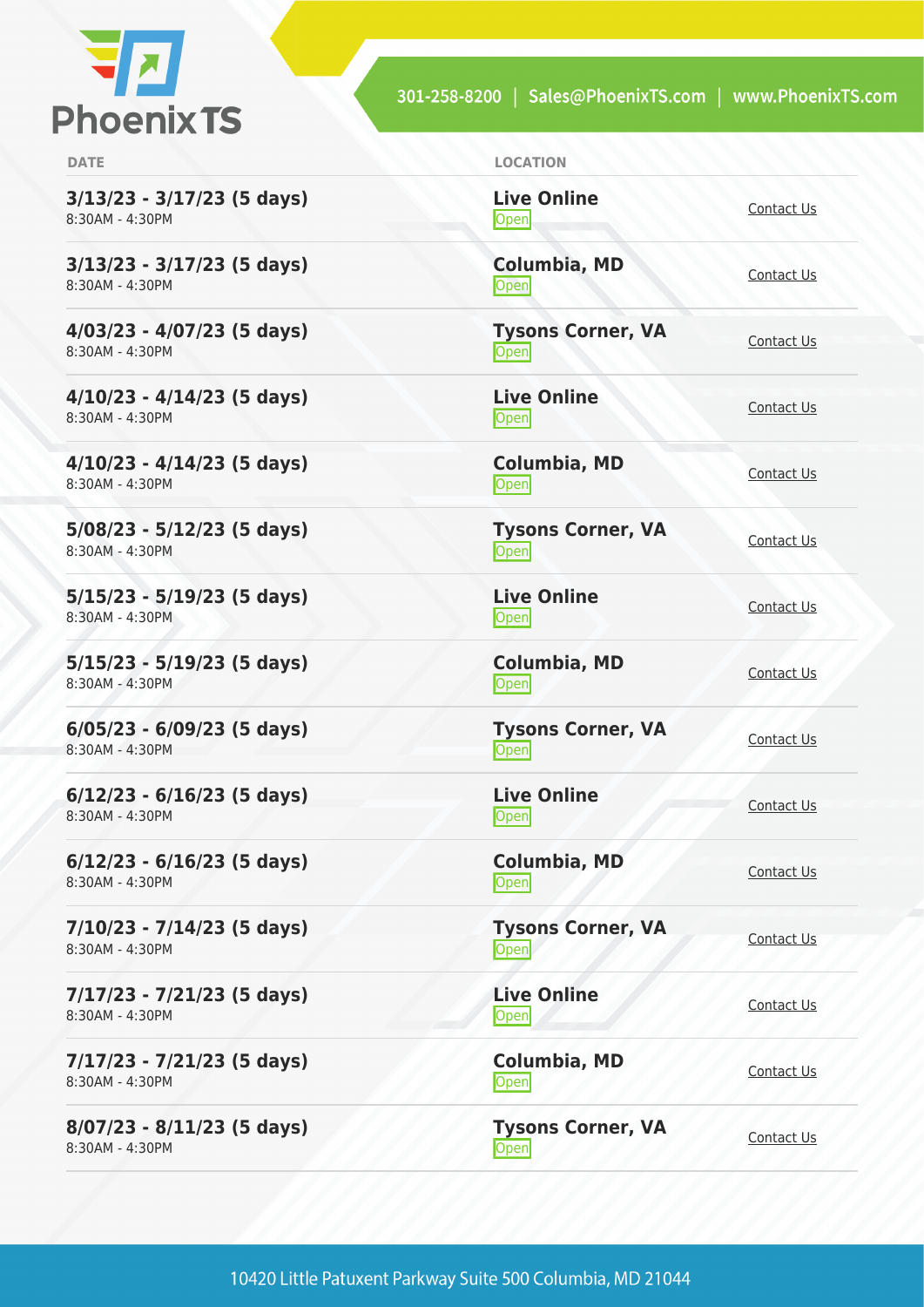

301-258-8200 | Sales@PhoenixTS.com | www.PhoenixTS.com

**8/14/23 - 8/18/23 (5 days)** 8:30AM - 4:30PM

**9/11/23 - 9/15/23 (5 days)** 8:30AM - 4:30PM

**9/18/23 - 9/22/23 (5 days)** 8:30AM - 4:30PM

**9/18/23 - 9/22/23 (5 days)** 8:30AM - 4:30PM

**10/09/23 - 10/13/23 (5 days)** 8:30AM - 4:30PM

**10/16/23 - 10/20/23 (5 days)** 8:30AM - 4:30PM

**10/16/23 - 10/20/23 (5 days)** 8:30AM - 4:30PM

**11/06/23 - 11/10/23 (5 days)** 8:30AM - 4:30PM

**11/13/23 - 11/17/23 (5 days)** 8:30AM - 4:30PM

**11/13/23 - 11/17/23 (5 days)** 8:30AM - 4:30PM

**12/04/23 - 12/08/23 (5 days)** 8:30AM - 4:30PM

**12/11/23 - 12/15/23 (5 days)** 8:30AM - 4:30PM

**12/11/23 - 12/15/23 (5 days)** 8:30AM - 4:30PM

# **Course Outline**

**DATE LOCATION**

**Columbia, MD** [Contact Us](https://phoenixts.com/schedule/more-info/?class=28398)<br>
Open **Tysons Corner, VA** <u>Open</u> **Live Online** <u>Open</u> [Contact Us](https://phoenixts.com/schedule/more-info/?class=28397) **Columbia, MD** [Contact Us](https://phoenixts.com/schedule/more-info/?class=28419)<br>
Open Contact Us **Tysons Corner, VA Open** [Contact Us](https://phoenixts.com/schedule/more-info/?class=28376) **Live Online** <u>Open</u> [Contact Us](https://phoenixts.com/schedule/more-info/?class=28396) **Columbia, MD [Contact Us](https://phoenixts.com/schedule/more-info/?class=28421)**<br>Open **Tysons Corner, VA Open** [Contact Us](https://phoenixts.com/schedule/more-info/?class=28375) **Live Online** <u>Open</u> [Contact Us](https://phoenixts.com/schedule/more-info/?class=28395) **Columbia, MD** [Contact Us](https://phoenixts.com/schedule/more-info/?class=28420)<br>Open

**Tysons Corner, VA Open** [Contact Us](https://phoenixts.com/schedule/more-info/?class=28374)

**Columbia, MD**

**Live Online Open** [Contact Us](https://phoenixts.com/schedule/more-info/?class=28394)

[Contact Us](https://phoenixts.com/schedule/more-info/?class=28422)<br>
Open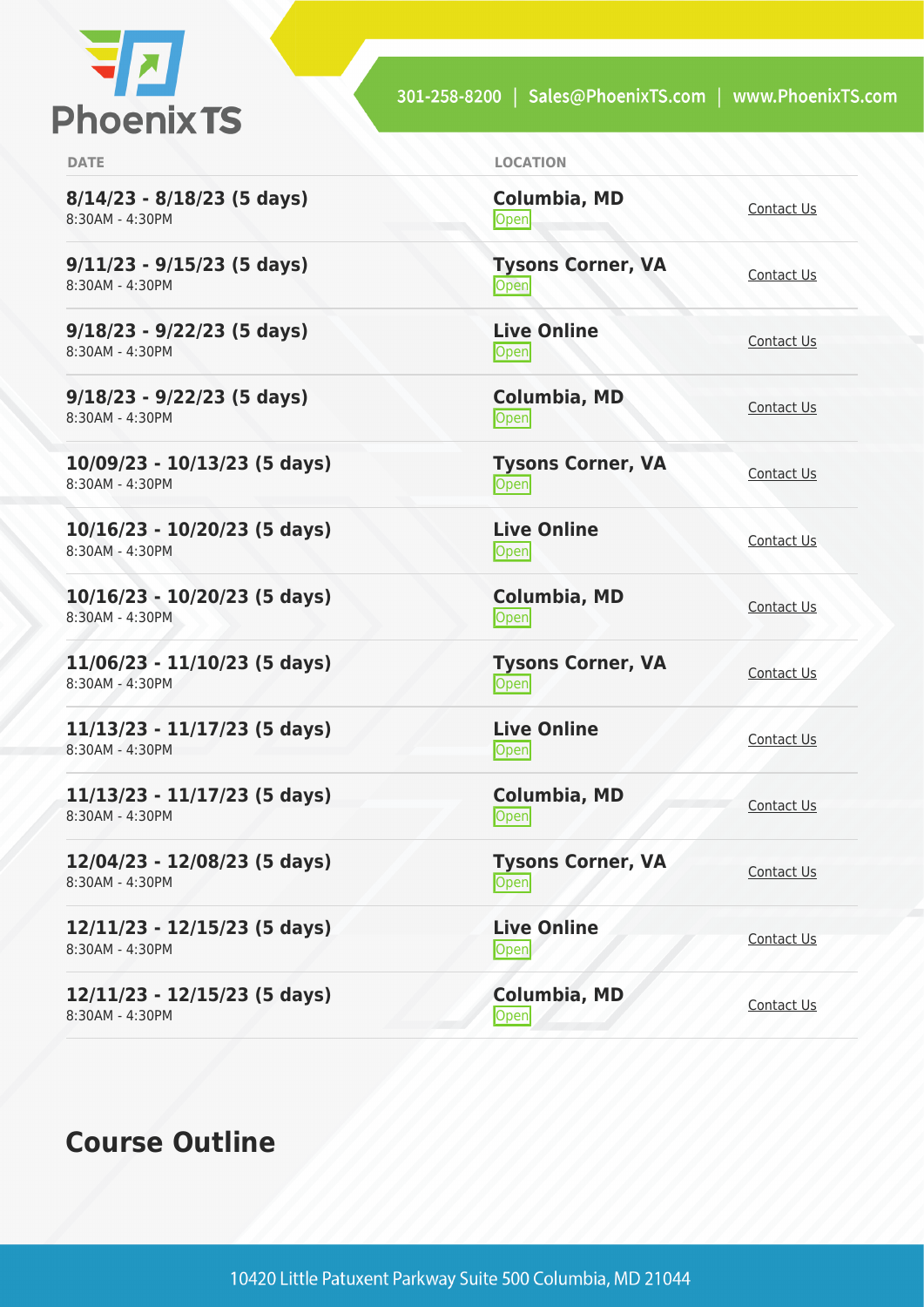

#### **Introduction to Ethical Hacking**

- Information security overview
- Information security threats and attack vectors
- Hacking concepts
- Ethical hacking concepts
- Information Security Controls
- Penetration testing concepts
- Information security laws and standards

#### **Footprinting and Reconnaissance**

- Footprinting concepts
- Footprinting through search engines
- Footprinting through web services
- Footprinting through social networking sites
- Website footprinting
- Email footprinting
- Competitive Intelligence
- WHOIS Footprinting
- DNS footprinting
- Network footprinting
- Footprinting through social engineering
- Footprinting tools
- Countermeasures
- Footprinting pen testing

#### **Scanning Networks**

- Network scanning concepts
- Scanning tools
- Scanning techniques
- Scanning beyond IDS and firewall
- Banner grabbing
- Draw network diagrams
- Scanning pen test

#### **Enumeration**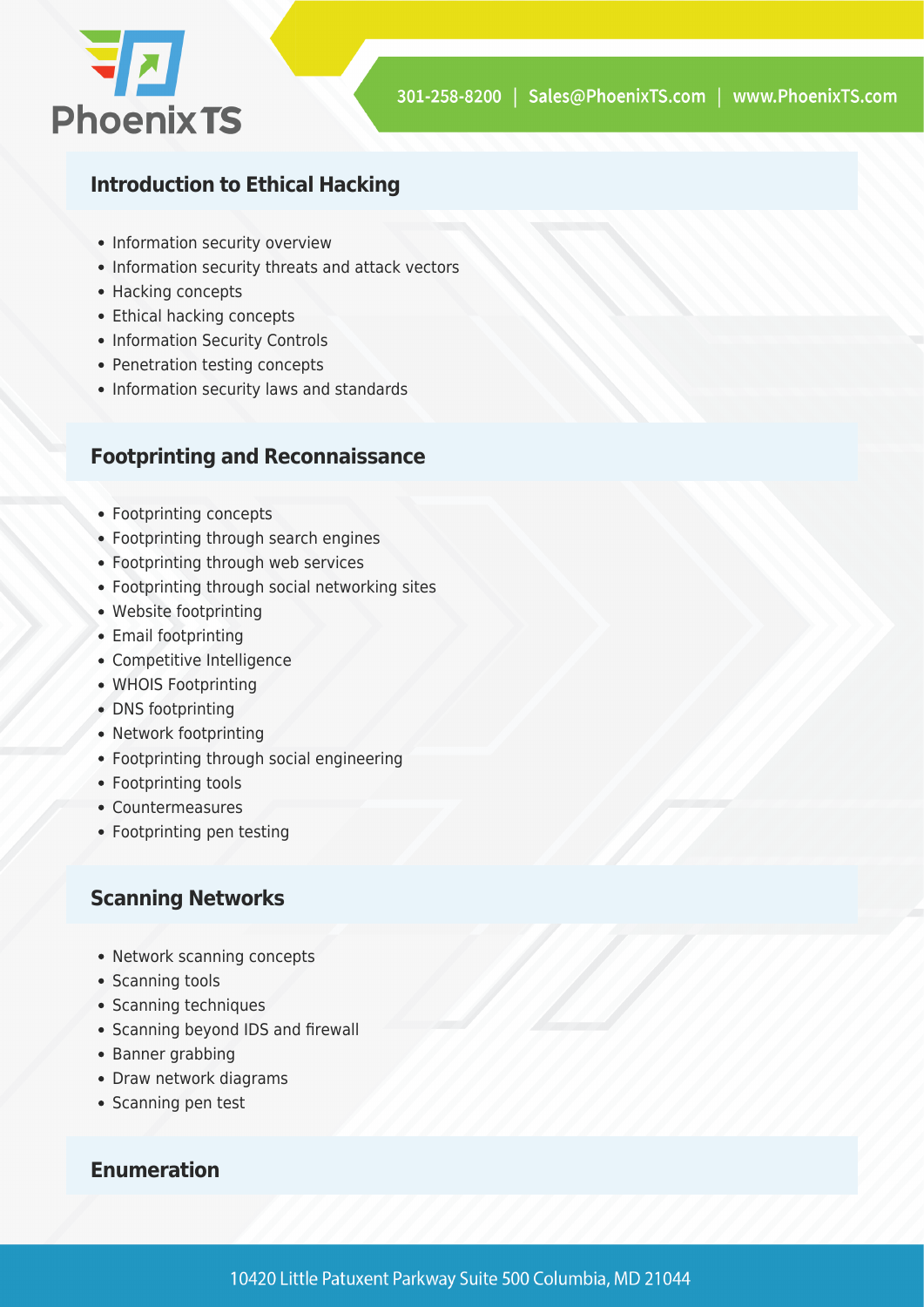

- Enumeration concepts
- NetBIOS enumeration
- SNMP enumeration
- $\bullet$  LDAP enumeration
- NTP enumeration SMTP and DNS enumeration
- Other enumeration techniques
- Enumeration countermeasures
- Enumeration pen testing

#### **Vulnerability Analysis**

- Vulnerability assessment concepts
- Vulnerability assessment solutions
- Vulnerability scoring systems
- Vulnerability assessment tools
- Vulnerability assessment reports

#### **System Hacking**

- System hacking concepts
- Cracking passwords
- Escalating privileges
- Executing applications
- Hiding files
- Covering tracks
- Penetration testing

#### **Malware Threats**

- Malware concepts
- Trojan concepts
- Virus and worm concepts
- Malware analysis
- Countermeasures
- Anti-malware software
- Malware penetration testing

#### **Sniffing**

• Sniffing concepts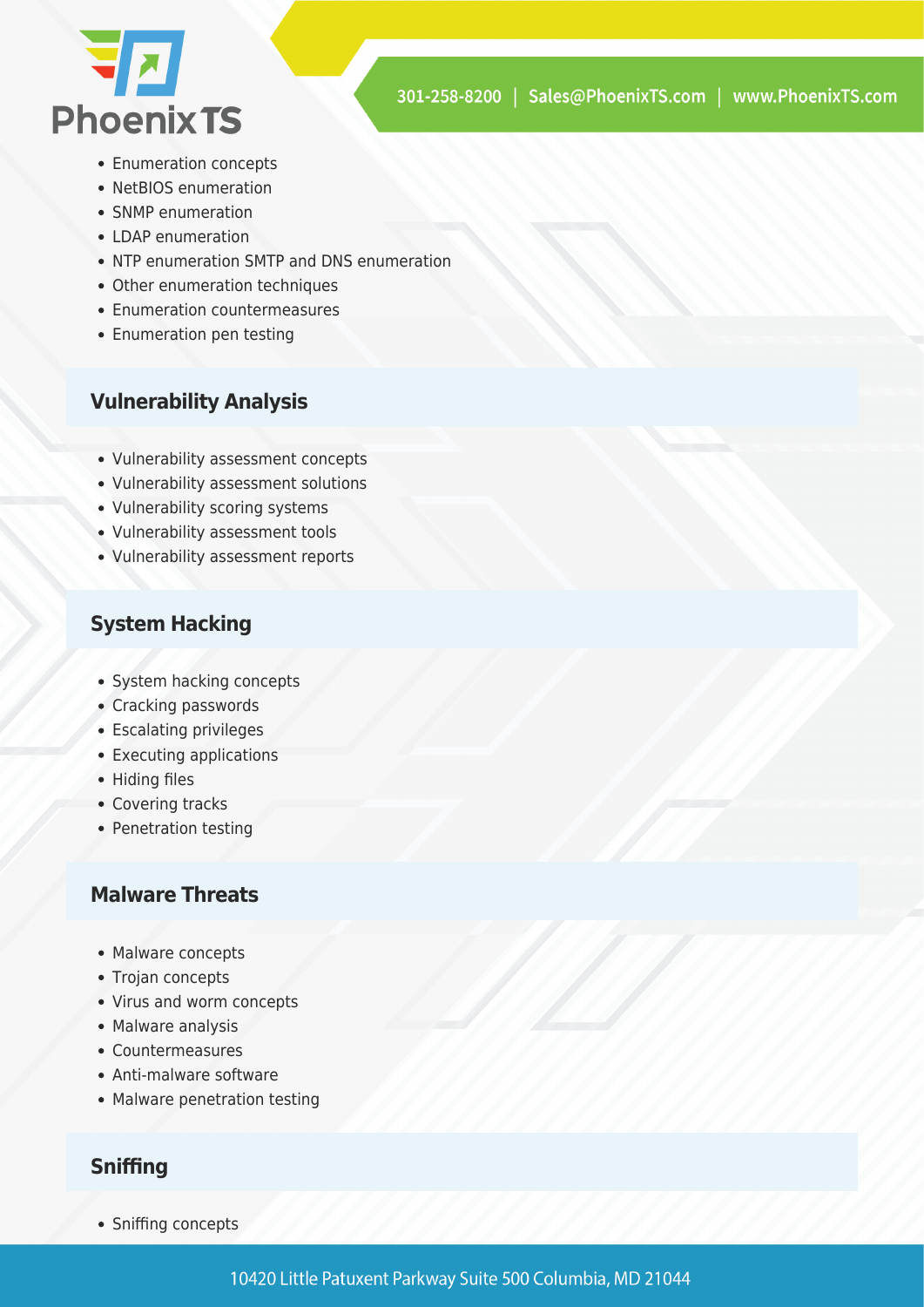

- Sniffing techniques: MAC attacks
- Sniffing techniques: DHCP attacks
- Sniffing techniques: ARP Poisoning
- Sniffing techniques: Spoofing attacks
- Sniffing techniques: DNS poisoning
- Sniffing tools
- Countermeasures
- Sniffing detection techniques
- Sniffing pen testing

#### **Social Engineering**

- Social engineering concepts
- Social engineering techniques
- Insider threats
- Impersonation on social networking sites
- Identity theft
- Countermeasures
- Social engineering pen testing

#### **Denial of Service**

- DoS/DDos Concepts
- DoS/DDoS attack techniques
- Botnets
- DDoS case study
- DoS/DDoS attack tools
- Countermeasures
- DoS/DDos protection tools
- DoS/DDoS penetration testing

#### **Session Hijacking**

- Session hijacking concepts
- Application level session hijacking
- Network level session hijacking
- Session hijacking tools
- Countermeasures
- Penetration testing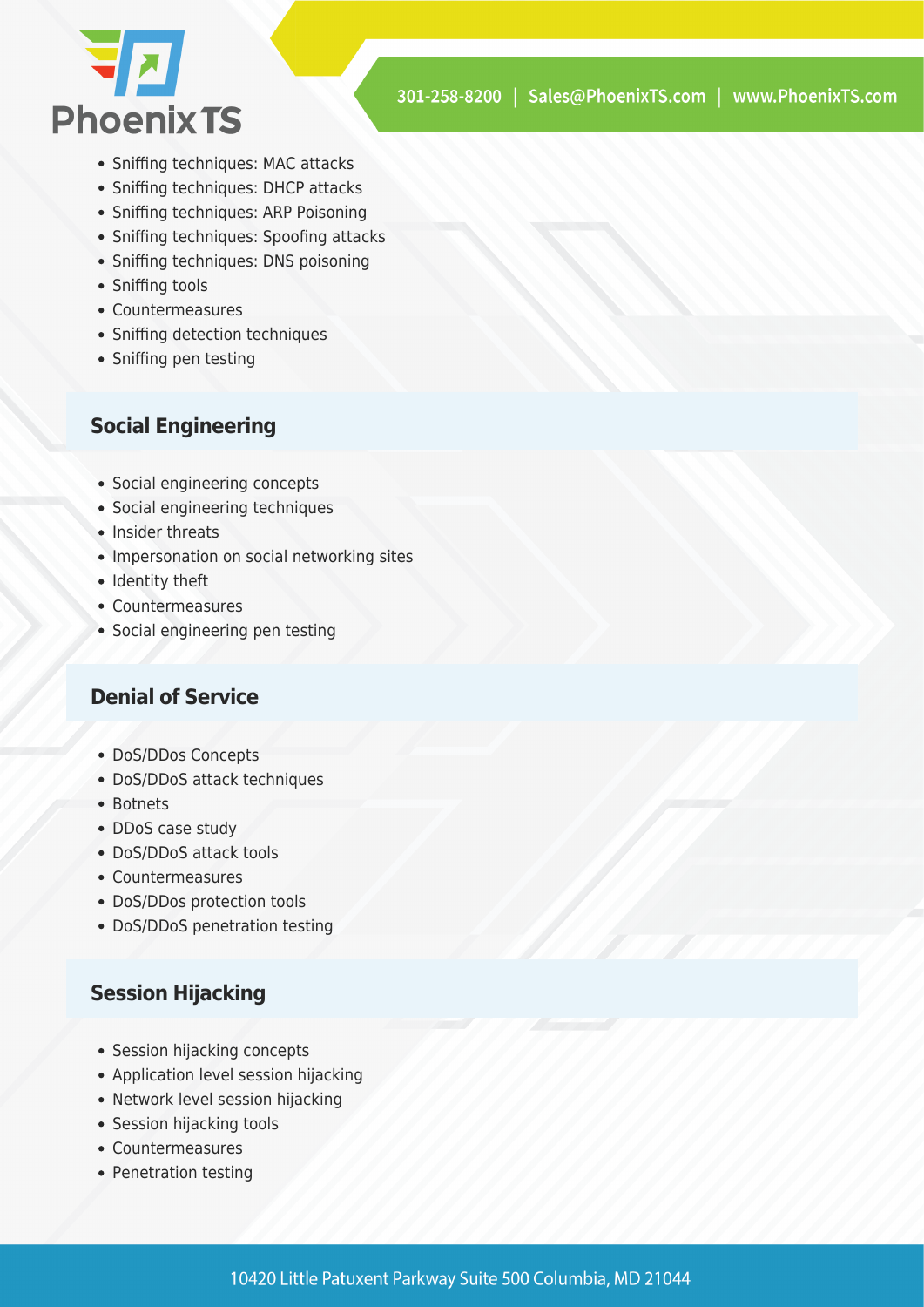

#### **Evading IDS, Firewalls, and Honeypots**

- IDS, firewall and honeypot concepts
- IDS, firewall and honeypot solutions
- Evading IDS
- Evading firewalls
- IDS/firewall evading tools
- Detecting honeypots
- IDS/Firewall evasion countermeasures
- Penetration testing

#### **Hacking Webservers**

- Web server operations
- Web server attacks
- Web server attack methodology
- Web server attack tools
- Countermeasures
- Patch management
- Web server security tools
- Web server pen testing

#### **Hacking Web Applications**

- Web app concepts
- Web app threats
- Hacking methodology
- Web app hacking tools
- Countermeasures
- Web app security testing tools
- Web app pen testing

#### **SQL Injection**

- SQL injection concepts
- Types of SQL injection
- SQL injection methodology
- SQL injection tools
- Evasion techniques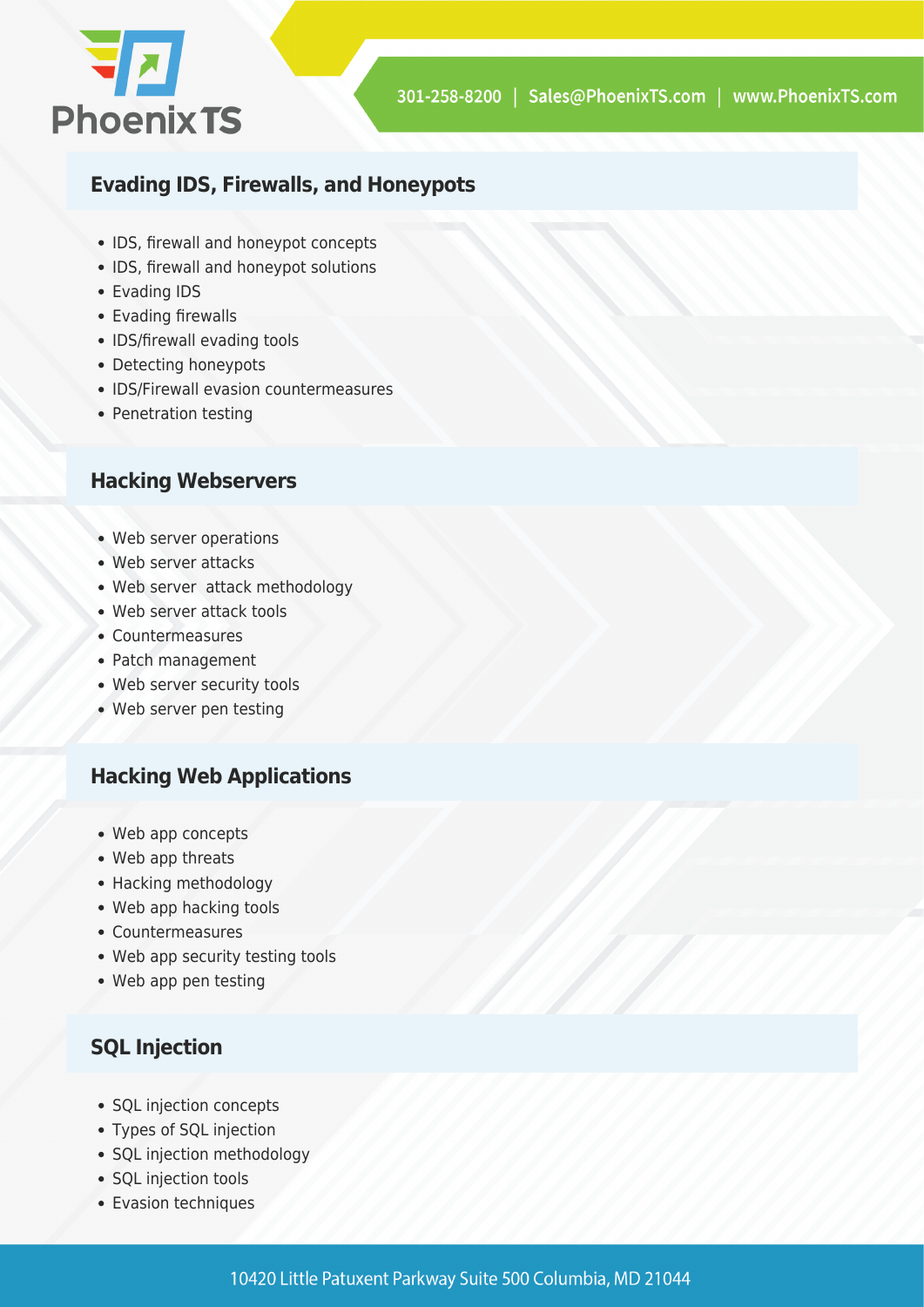

Countermeasures

#### **Hacking Wireless Networks**

- Wireless concepts
- Wireless encryption
- Wireless threats
- Wireless hacking methodology
- Wireless hacking tools
- Bluetooth hacking
- Countermeasures
- Wireless security tools
- Wireless pen testing

#### **Hacking Mobile Platforms**

- Mobile platform attack vectors
- Hacking Android OS
- Hakcing iOS
- Mobile spyware
- Mobile device management
- Mobile security guidelines and tools
- Mobile pen testing

#### **IoT and OT Hacking**

- IoT and OT concepts
- IoT and OT attacks
- IoT and OT hacking methodology
- IoT and OT hacking tools
- Countermeasures
- IoT and OT pen testing

#### **Cloud Computing**

- Cloud computing concepts
- Cloud computing threats
- Cloud computing attacks
- Cloud security
- Cloud security tools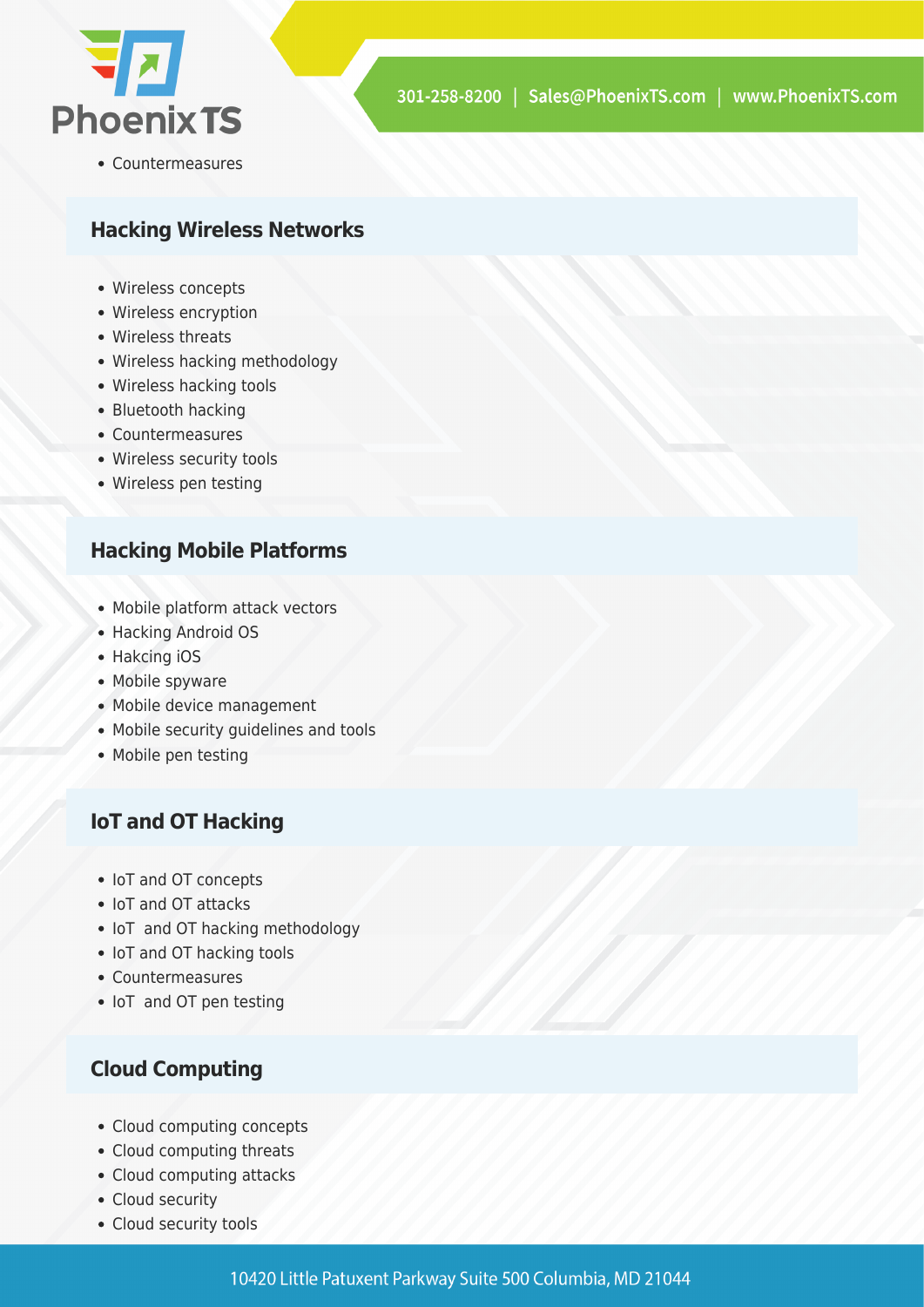

• Cloud penetration testing

#### **Cryptography**

- Cryptography concepts
- Encryption algorithms
- Cryptography tools
- Public key infrastructure (PKI)
- Email encryption
- Disk encryption
- Cryptanalysis Countermeasures

# **Exam Information**

#### **CEH Certification Exam Details:**

- 125 Ouestions
- Passing Score: 60% to 85%
- Test Duration: 4 hours
- Test Format: Multiple choice
- Test Delivery: ECC EXAM, VUE
- Exam Prefix: 312-50 ECC EXAM, 312-50 VUE

#### **CEH Certification Exam Objectives:**

Exam 312-50 tests CEH candidates on each of the 20 domains covered in-depth through the training course, including:

- 1. Introduction to Ethical Hacking
- 2. Footprinting and Reconnaissance
- 3. Scanning Networks
- 4. Enumeration
- 5. Vulnerability Analysis
- 6. System Hacking
- 7. Malware Threats
- 8. Sniffing
- 9. Social Engineering
- 10. Denial of Service
- 11. Session Hijacking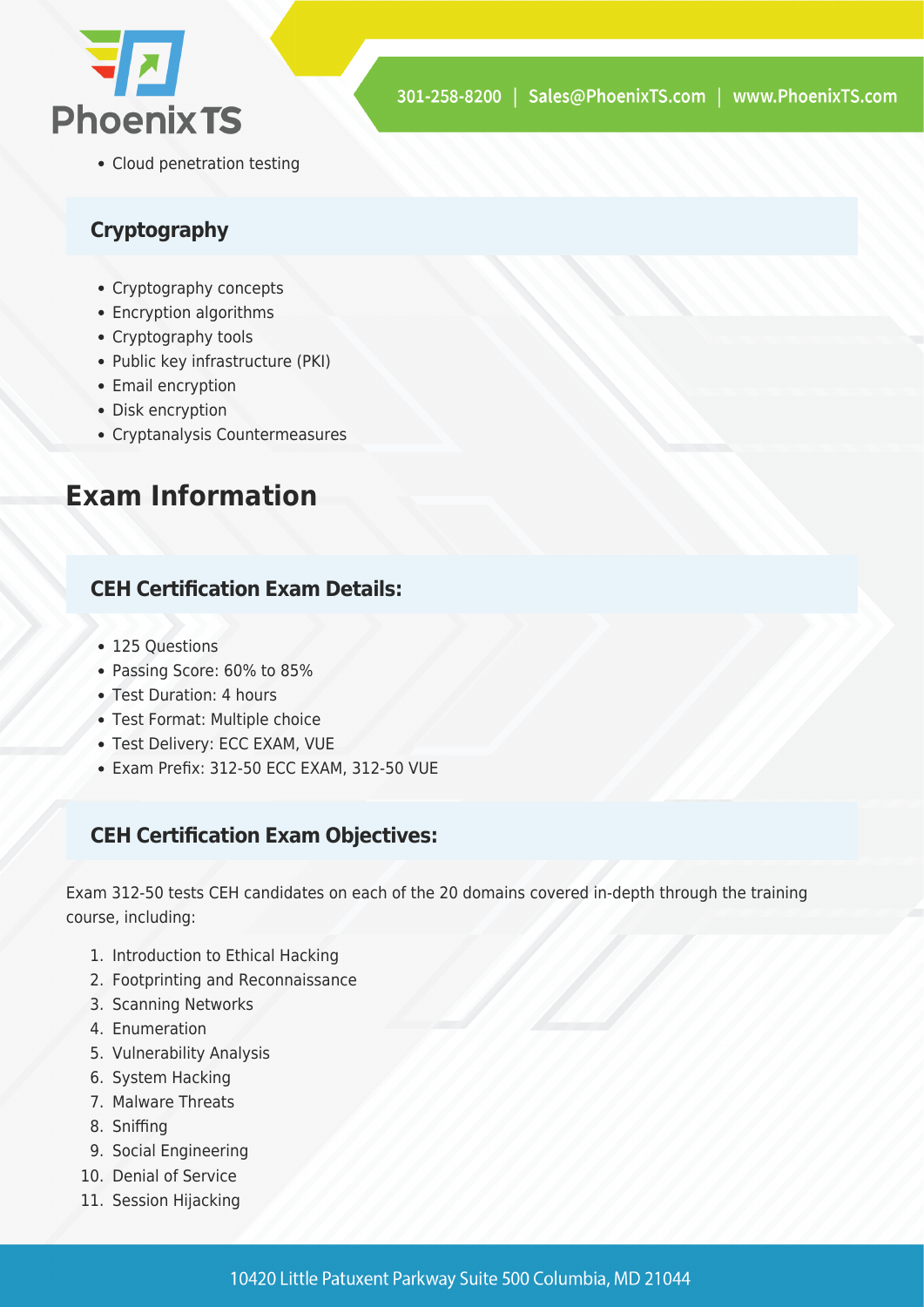

- 12. Evading IDS, Firewalls, and Honeypots
- 13. Hacking Web Servers
- 14. Hacking Web Applications
- 15. SQL Injection
- 16. Hacking Wireless Networks
- 17. Hacking Mobile Platforms
- 18. IoT and OT Hacking
- 19. Cloud Computing
- 20. Cryptography

Phoenix TS is an authorized testing center for Pearson Vue.

# **CEH Certification Training FAQs**

[expandable\_content]

## **What are the requirements for CEH?**

Candidates need to attend official CEH Certification Training to be eligible to sit for the exam. Otherwise, candidates must be able to prove a minimum of 2 years' work experience in Information Security.

## **How long does the CEH certification last?**

The CEH certification has a three year renewal period, during which time certificate holders must submit 40 ECEs each year for a total of 120 ECEs at the end of the renewal period.

# **What jobs can I get after CEH?**

The CEH certification will benefit Site Administrators, Auditors, Security Officers and other Security Professionals.

## **What is the average salary of someone with the CEH certification?**

According to payscale.com, professionals with their CEH certification earn an average of \$95,000 annually.

**Due to Covid-19 safety restrictions** PhoenixTS will temporarily be unable to provide food to our students who attend class at our Training Center; however, our Break Areas are **currently open** where students will find a constant supply of Coffee, Tea and Water. Students may bring their own lunch and snacks to eat in our breakrooms or at their seat in the classroom or eat out at one of the many nearby restaurants.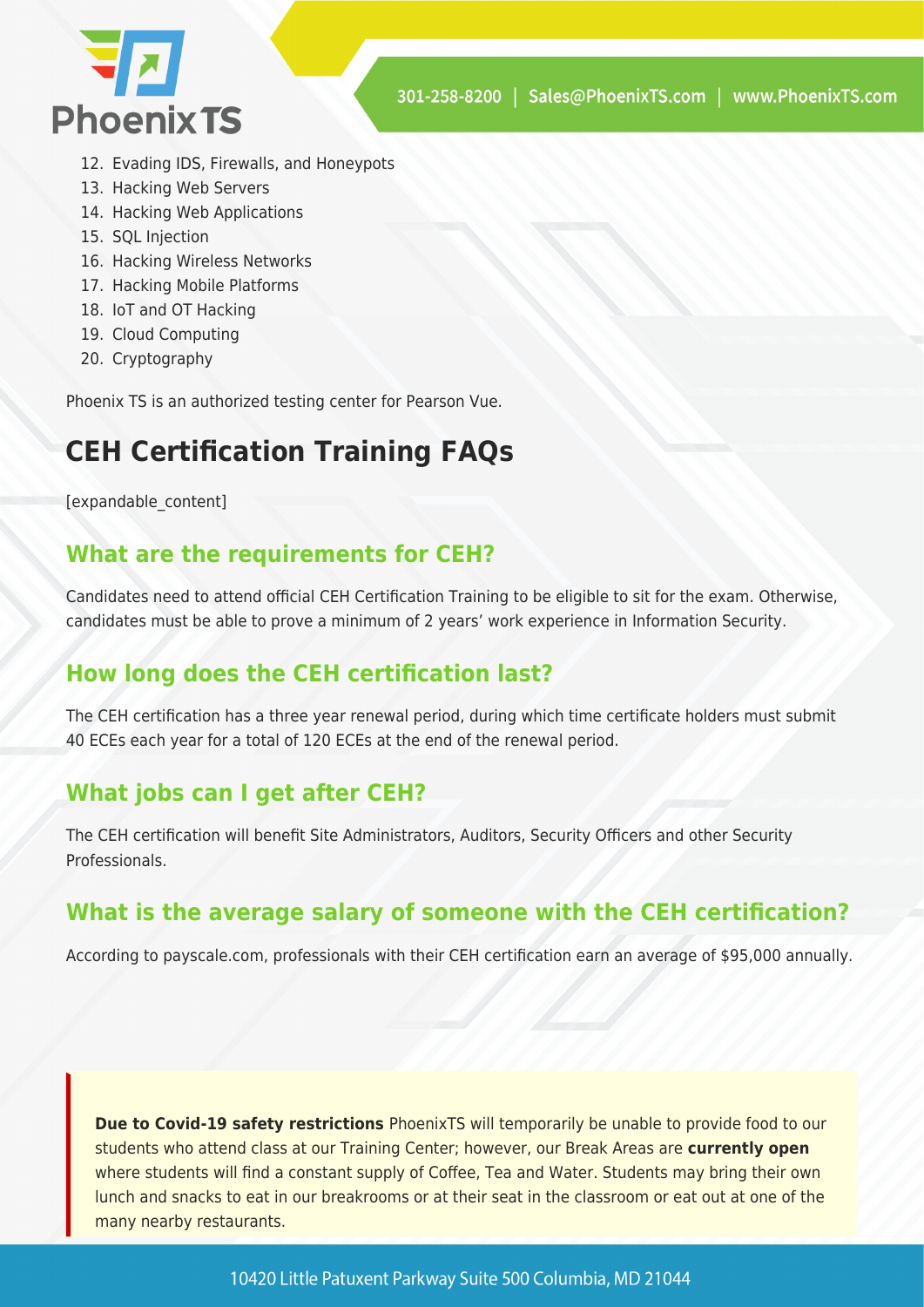

# Starting at **\$2,695**

**ATTENTION** For GSA pricing or Contractor quotes call [240.667.7757](#page--1-0)





#### Price Match Guarantee

We'll match any competitor's price quote. Call us at 240-667-7757.

# This **CEH Certification Training** course includes:

- 5 days instructor-led training with a CEH Certified Instructor
- CEH iLabs access (optional add-on)
- Official EC-Council CEH courseware
- 350+ attack technologies, 2200+ commonly used hacking tools and 140+ simulation labs covered

10420 Little Patuxent Parkway Suite 500 Columbia, MD 21044